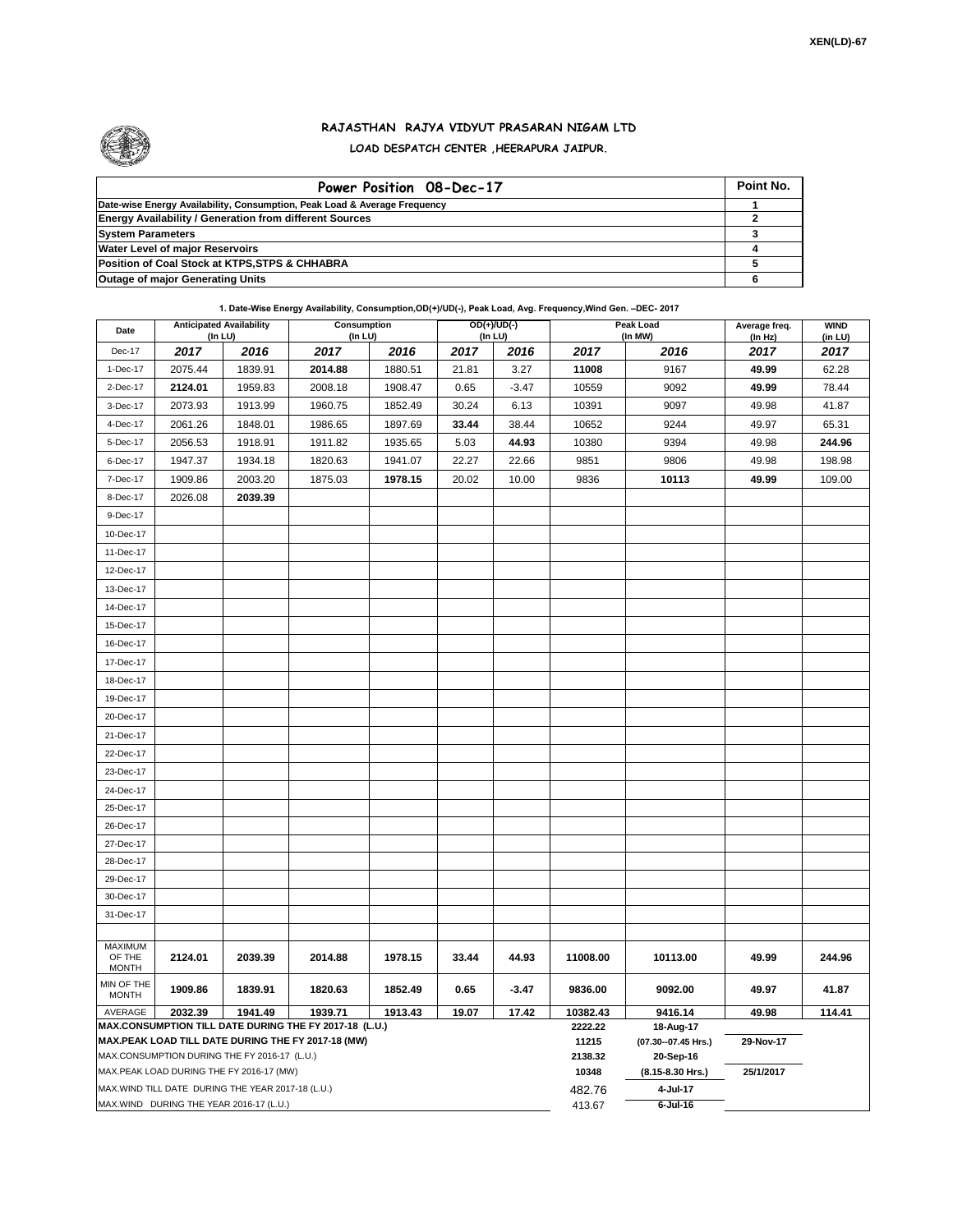## **2.Anticipated Availability/Generation From Different Sources**

|                | (In LU)                                                                  |                    |                    |                    |
|----------------|--------------------------------------------------------------------------|--------------------|--------------------|--------------------|
| S.No.          | Sources Available to Rajasthan / Installed                               | Prior              | Prior              | Actual             |
|                | Capacity as on 30.09.2016                                                | assessment of I    | assessment of      | Energy             |
|                | (In MW)                                                                  | Avail. For next    | Avail.             | Received           |
|                |                                                                          | Dav                |                    |                    |
| 1              | KTPS (1240/1240)                                                         | 222.00             | 7-Dec-17<br>227.00 | 196.42             |
| $\overline{2}$ | STPS (1500/1500)                                                         | 110.00             | 162.00             | 133.55             |
| 3              | DHOLPUR GAS CCPP (330/330)                                               | 0.00               | 0.00               | 25.40              |
| 4              | RAMGARH (273.5/273.5)                                                    | 47.00              | 46.00              | 41.91              |
| 5              | RAPP-A(200/200)                                                          | 42.00              | 42.00              | 43.58              |
| 6              | MAHI (140/140)                                                           | 0.00               | 0.00               | 6.43               |
| 7<br>8         | CHAMBAL (RPS+JS) (135.5/271)<br>GIRAL LIGNITE (250/250)                  | 38.62<br>0.00      | 38.62<br>0.00      | 33.51<br>0.00      |
| 9              | CHHABRA TPS 1000/1000)                                                   | 221.00             | 221.00             | 201.65             |
| 10             | ADANI (TPS) + KALISINDH (TPS)                                            | 209.00             | 131.50             | 140.36             |
|                | (1200+1200/1320+1200)                                                    |                    |                    |                    |
| 11             | WIND FARM (3980.40/4119.15)                                              | 66.00              | 60.50              | 109.00             |
| 12             | SOLAR POWER(737.70/1295.70)                                              | 0.00               | 0.00               | 0.62               |
| 13<br>14       | CAPTIVE POWER PLANTS<br>REGIONAL (INTRA STATE) O.A. (VLTPS)              | 0.00<br>0.00       | 0.00<br>0.00       | 0.00<br>0.00       |
| 15             | <b>OPEN ACCESS</b>                                                       | $-31.82$           | $-25.40$           | $-25.40$           |
| 16             | BIOMASS - (101.95/119.25)                                                | 4.00               | 5.00               | 4.33               |
| 17             | BARSINGHSAR LTPS(250/250)                                                | 26.00              | 53.00              | 50.34              |
| 18             | RAJWEST (1080/1080)                                                      | 220.00             | 201.00             | 168.05             |
|                | <b>TOTAL (A): 1-18</b>                                                   | 1173.80            | 1162.22            | 1129.75            |
| 19             | <b>BBMB COMPLEX</b>                                                      |                    |                    |                    |
|                | a) BHAKRA(230.79/1516.3)<br>b) DEHAR (198/990)                           | 26.54<br>7.08      | 26.74<br>7.24      | 26.70<br>7.40      |
|                | c) PONG (231.66/396)                                                     | 32.91              | 32.91              | 32.91              |
|                | TOTAL: a TO c                                                            | 66.53              | 66.89              | 67.01              |
| 20             | <b>CENTRAL STATIONS</b>                                                  |                    |                    |                    |
|                | d) SINGRAULI (300/2000)                                                  | 82.49              | 59.55              | 61.23              |
|                | e) RIHAND<br>(310.24/3000)                                               | 129.32             | 130.53             | 130.53             |
|                | f) UNCHAHAR-I(20/420)                                                    | 5.87               | 9.07               | 4.45               |
|                | g) UNCHAHAR-II& III(61/630)<br>h) INDIRA GANDHI STPS(JHAJHAR) 0.00/1500) | 15.68<br>0.00      | 18.94<br>0.00      | 10.12<br>0.00      |
|                | i) NCTPS DADRI St-II (43.22/980) + DADRI-TH                              | 17.27              | 17.36              | 8.76               |
|                | j) DADRI GAS (77/830)                                                    | 7.86               | 7.85               | 6.52               |
|                | (83.07/419)<br>k) ANTA                                                   | 0.00               | 0.00               | 0.00               |
|                | I) AURAIYA<br>(61.03/663)                                                | 0.00               | 0.00               | 0.00               |
|                | m) NAPP<br>(44/440)                                                      | 9.84               | 9.89               | 9.89               |
|                | n) RAPP-B<br>(125/440)<br>o) RAPP-C<br>(88/440)                          | 34.44<br>19.62     | 34.44<br>19.62     | 34.44<br>19.62     |
|                | p) SALAL<br>(20.36/690)                                                  | 0.84               | 0.82               | 0.72               |
|                | q) URI<br>(70.37/720)                                                    | 2.97               | 2.99               | 3.04               |
|                | r) TANAKPUR (10.86/94)                                                   | 0.80               | 0.80               | 0.81               |
|                | s) CHAMERA - (105.84/540)                                                | 2.94               | 2.94               | 2.94               |
|                | t) CHAMERA-II (29.01/300)                                                | 1.11               | 1.04               | 1.21               |
|                | u) CHAMERA-III (25.21/231)                                               | 0.76               | 0.76               | 0.76               |
|                | v) DHAULIGANGA (27/280)<br>w) DULHASTI (42.42/390)                       | 1.14<br>3.05       | 1.15<br>3.16       | 1.15<br>3.16       |
|                | x) SEWA (13/120)                                                         | 0.26               | 0.26               | 0.26               |
|                | y) NJPC (112.00/1500)+RAMPUR(31.808/412.02)                              | 7.22               | 7.03               | 7.41               |
|                | z) TEHRI (75/1000)                                                       | 4.87               | 4.87               | 4.87               |
|                | aa) KOTESHWR (33.44/400) + PARBATI3 (56.73/520)                          | 2.55               | 5.01               | 5.14               |
|                | ab) TALA                                                                 | 0.56               | 0.56               | 0.56               |
|                | ac) MUNDRA UMPP (380/4000)                                               | 58.74              | 58.48              | 56.93              |
|                | ad) SASAN (372/3960)<br>ae) FRKKA+KHLGN+TLCHR (70.18/3940)               | 83.70<br>23.48     | 84.53<br>22.23     | 84.53<br>21.08     |
|                | af) URS POWER(DADRITH-I)                                                 | 0.00               | 0.00               | 0.00               |
|                | TOTAL SCHEDULE(a TO af)                                                  | 583.92             | 570.74             | 547.12             |
|                | LOSSES                                                                   | $-34.25$           | $-35.51$           | $-34.27$           |
|                | NET SCHEDULED                                                            | 549.67             | 535.23             | 512.85             |
| 21             | BILATERAL (REG.) EXCL. BANKING                                           | 4.65               | 4.42               | 4.42               |
| 22             | BANKING<br>BILATERAL(INTER-REG.). EXCLUDING (ISOA &                      | 18.50<br>225.14    | 18.50<br>122.03    | 18.50<br>139.45    |
| 23             | BANKING)                                                                 |                    |                    |                    |
| 24             | INTER STATE OPEN ACCESS (BILATERAL+IEX)                                  | 31.82              | 25.40              | 25.40              |
|                |                                                                          |                    |                    |                    |
| 25             | <b>INDIAN ENERGY EXCHANGE</b>                                            | 22.49              | 24.64              | 24.64              |
|                | <b>TOTAL(B): (19 TO 25)</b>                                              | 852.27             | 747.64             | 725.26             |
|                | TOTAL GENERATION (A +B) : 1 TO 25                                        |                    |                    | 1855.01            |
|                | OVER DRAWAL (+)/UNDER DRAWAL (-)<br><b>GRAND TOTAL</b>                   |                    |                    | 20.02              |
|                | <b>LAST YEAR</b>                                                         | 2026.07<br>2039.39 | 1909.86<br>2003.20 | 1875.03<br>1978.15 |
|                |                                                                          |                    |                    |                    |